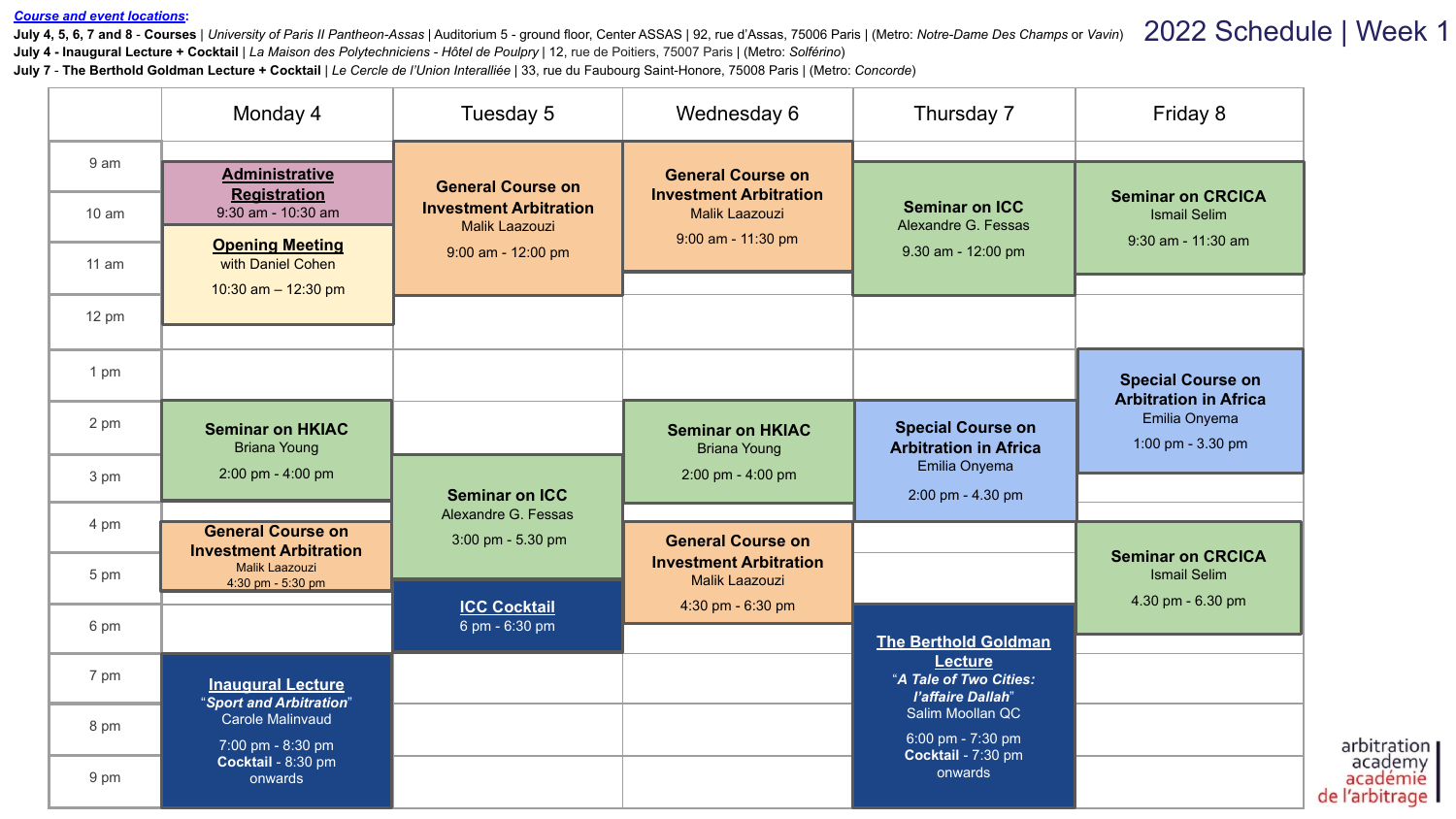## *Course and event locations***:**

July 11, 12, 13 and 15 - Courses | University of Paris II Pantheon-Assas | Auditorium 5 - ground floor, Center ASSAS | 92, rue d'Assas, 75006 Paris | (Metro: Notre-Dame Des Champs or Vavin) 2022 Schedule | Week 2 July 12 - Emmanuel Gaillard Debate + Cocktail | Yacht Paquebot (Yachts de Paris) | Port de Javel Haut, 75015 Paris | (Metro: Bir-Hakeim) | \*Last arrival at 19:00 pm for those those not attending the E. Gaillard Debate **July 15** - **Cruise + Cocktail** | Riverboat "HENRI VI" | 14 quai de l'Horloge, 75001 Paris | (Metro : *Pont Neuf*) | \*Last arrival at 8:15 pm before the departure of the riverboat

|                  | Monday 11                                                                         | Tuesday 12                                                                                                          | Wednesday 13                                                                            | Thursday 14     | Friday 15                              |
|------------------|-----------------------------------------------------------------------------------|---------------------------------------------------------------------------------------------------------------------|-----------------------------------------------------------------------------------------|-----------------|----------------------------------------|
| 9 <sub>am</sub>  |                                                                                   |                                                                                                                     | <b>Special Course on</b>                                                                |                 |                                        |
| 10 <sub>am</sub> | <b>Special Course on</b><br>Arbitration and the Law of the Seat<br>Sylvian Bollée |                                                                                                                     | <b>The Human Rights</b><br><b>Dimension of Commercial</b><br>and Investment Arbitration |                 |                                        |
| $11$ am          | 9:30 am - 12:00 pm                                                                |                                                                                                                     | Massimo Benedettelli<br>9:30 am - 12:00 pm                                              |                 |                                        |
| 12 pm            |                                                                                   |                                                                                                                     |                                                                                         |                 |                                        |
| 1 pm             | <b>Special Course on</b><br><b>Interim Measures in</b>                            | <b>General Course on</b><br><b>Investment Arbitration</b><br><b>Malik Laazouzi</b><br>$1 \text{ pm} - 2 \text{ pm}$ | <b>Special Course on</b><br><b>Interim Measures in</b>                                  |                 |                                        |
| 2 pm             | <b>International Arbitration</b><br>Patricia Shaughnessy<br>1:00 pm - 3:30 pm     | <b>Special Course on</b><br><b>The Human Rights</b><br><b>Dimension of Commercial</b>                               | <b>International Arbitration</b><br>Patricia Shaughnessy<br>1:00 pm - 3:30 pm           | <b>NATIONAL</b> | <b>Seminar on DIS</b><br>Andreas Laupp |
| 3 pm             |                                                                                   | and Investment Arbitration<br>Massimo Benedettelli                                                                  |                                                                                         | <b>HOLIDAY</b>  | 2:00 pm - 4:00 pm                      |
| 4 pm             | <b>Special Course on</b>                                                          | 2 pm - 4:30 pm                                                                                                      | <b>Special Course on</b>                                                                |                 |                                        |
| 5 pm             | The African State in<br><b>International Arbitration</b><br>Ndanga Kamau          |                                                                                                                     | The African State in<br><b>International Arbitration</b><br>Ndanga Kamau                |                 |                                        |
| 6 pm             | 4:30 pm - 7:00 pm                                                                 |                                                                                                                     | 4:30 pm - 7:00 pm                                                                       |                 |                                        |
| 7 pm             |                                                                                   | <b>E. Gaillard Debate</b><br>Yas Banifatemi<br>George Bermann                                                       |                                                                                         |                 |                                        |
| 8 pm             |                                                                                   | 6:00 pm - 8:30 pm<br>Cocktail - 8:30 pm<br>onwards                                                                  |                                                                                         |                 | <b>Cruise</b><br>8:00 pm - 10:00 pm    |
| 9 pm             |                                                                                   |                                                                                                                     |                                                                                         |                 |                                        |

arbitration<br>| academy<br>| académie de l'arbitrage